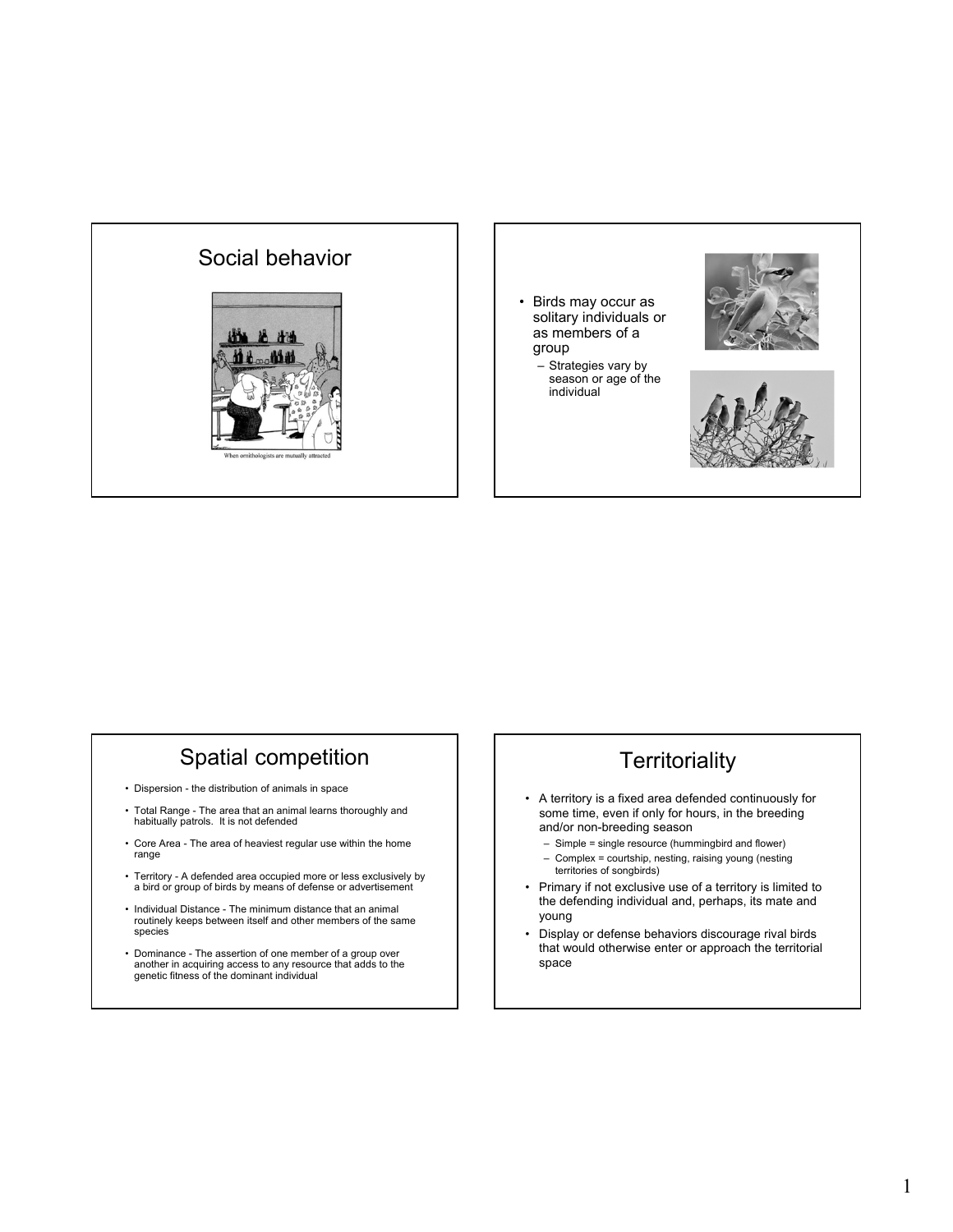

at high tide. Feeding territories abandoned if predators are present



## Territory size varies with resource availability

• Pitelka (1955) found that Pomarine Jeager territories averaged 19 ha when lemmings were abundant, 45 ha when lemmings were scarce



#### Does territory size vary with density ?

- Tree sparrow territories and buffers are larger when population densities are low (Weeden 1965)
- Song sparrow territories do not vary with





population density (Nice 1943)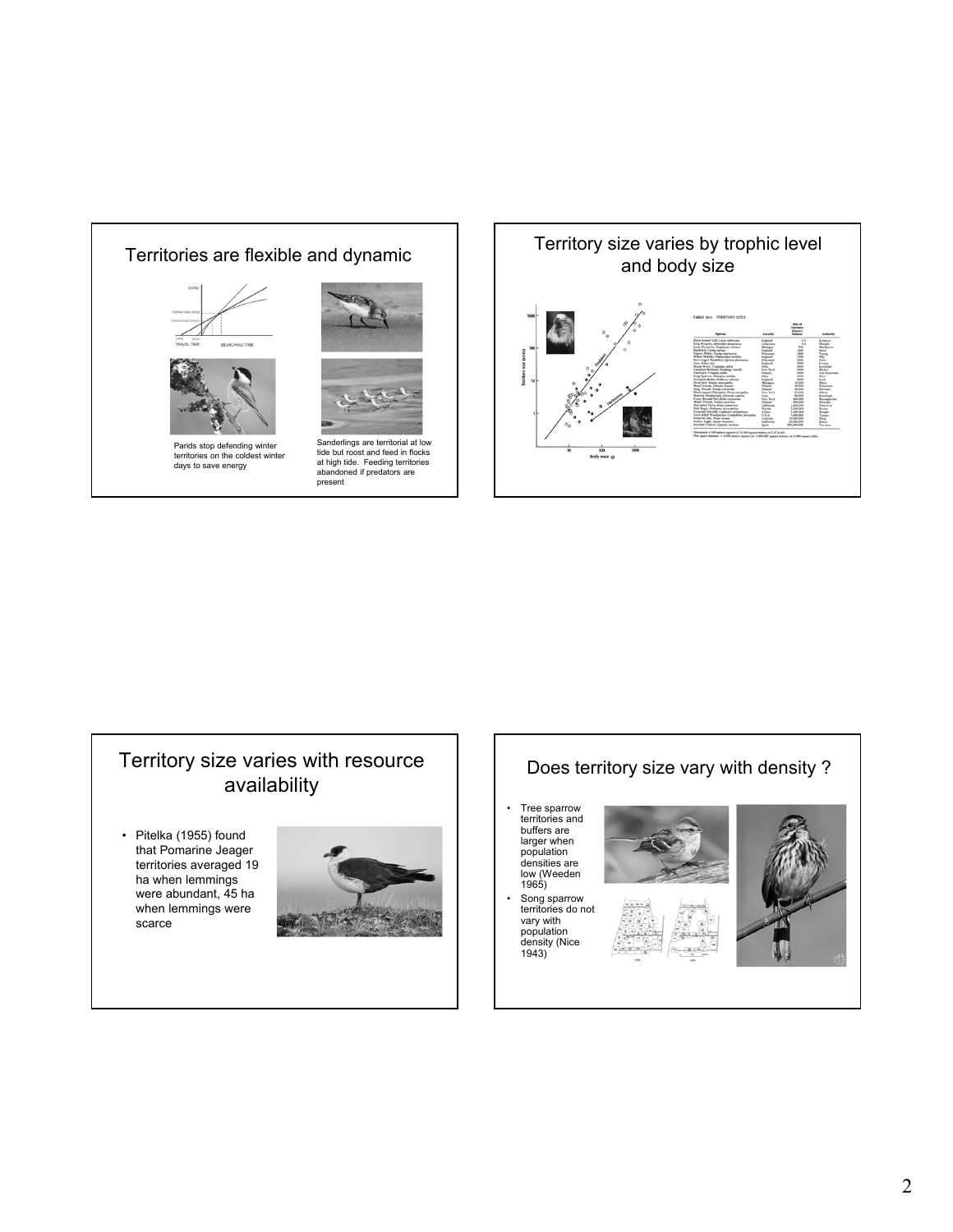

## A moveable feast





- 
- Sanderlings defend Willets
- Glaucous-winged Gulls defend Common Eiders



**Coloniality** • Benefits – Information centers – Predator swamping – Group defense/ protection • Response to limited nest sites – Predator free islands – Cliffs – Stream banks